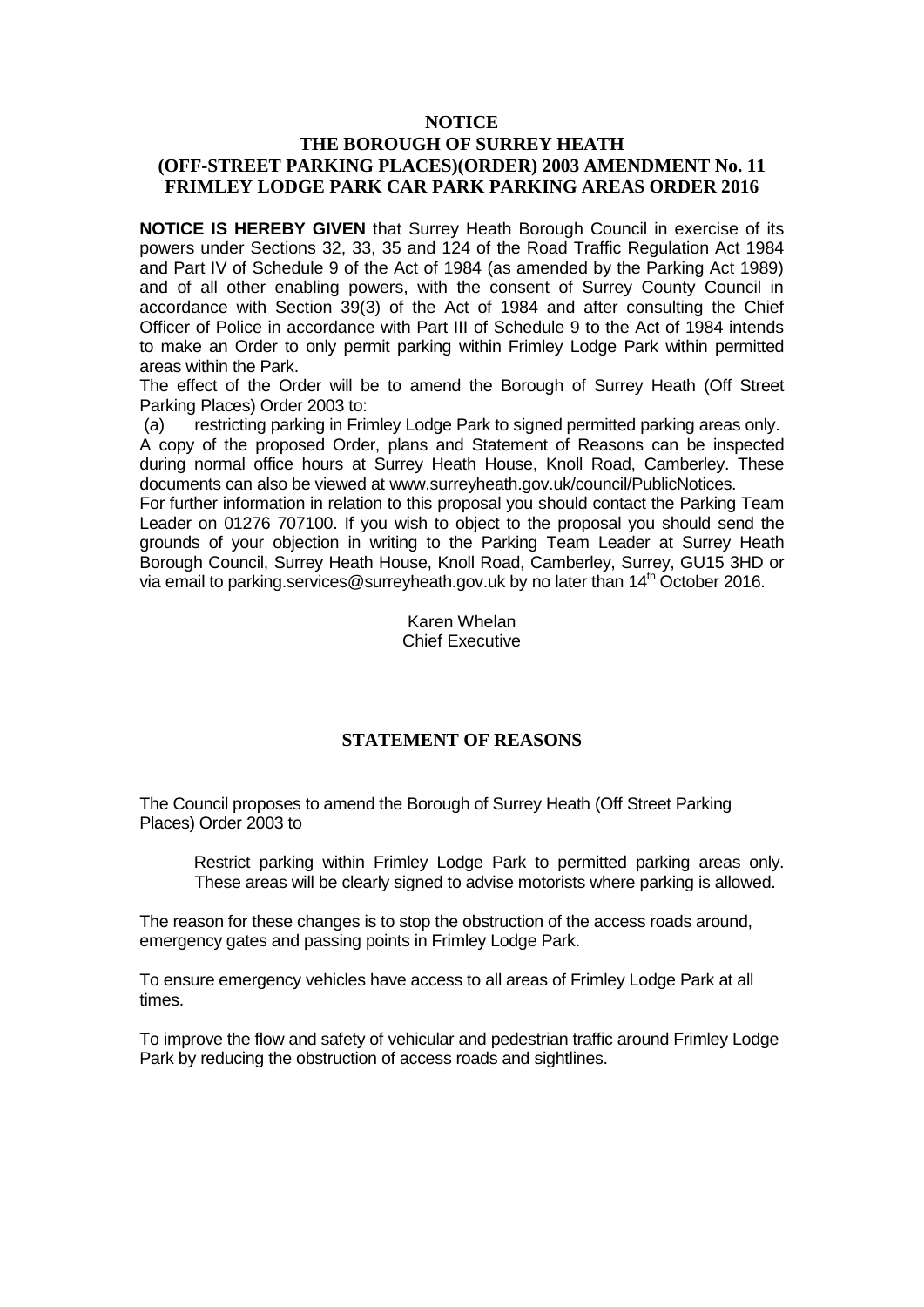| <b>SCHEDULE 1</b>                                                                                                           |                                           |                                                                                                                                                                                                                                                                                                                                                                                                                                                        |                                                 |                                                          |                          |                                                |                                |
|-----------------------------------------------------------------------------------------------------------------------------|-------------------------------------------|--------------------------------------------------------------------------------------------------------------------------------------------------------------------------------------------------------------------------------------------------------------------------------------------------------------------------------------------------------------------------------------------------------------------------------------------------------|-------------------------------------------------|----------------------------------------------------------|--------------------------|------------------------------------------------|--------------------------------|
| Name of<br><b>Parking Place</b>                                                                                             | Position of<br>Vehicle                    | <b>Classes of Vehicle</b>                                                                                                                                                                                                                                                                                                                                                                                                                              | Days of<br>Operation of<br><b>Parking Place</b> | Hours of<br>Operation<br>of Parking<br>Place             | Charging<br><b>Hours</b> | Maximum<br>period which<br>Vehicle may<br>wait | Maximum<br>Scale of<br>Charges |
| 20. Frimley<br>Lodge Park<br>Car Park in<br>permitted<br>parking areas<br>as shown<br>edged black<br>on Plans 20a -<br>20h) | Wholly with<br>permitted<br>parking areas | (i) Motor cars within the<br>provisions of Section 136(2)<br>(a) of the Act of 1984.<br>(ii) Motor-cycles as defined in<br>Section 136(4) of the Act of<br>1984.<br>(iii) Motor vehicles, constructed<br>or adapted for the conveyance<br>of goods or burdens, which do<br>not exceed 1.5 tonnes unladen<br>weight or 2.1 metres in height,<br>unless the vehicle is being<br>used to load or unload goods<br>in connection with adjacent<br>premises. | All days                                        | All hours<br>when<br>Frimley<br>Lodge<br>Park is<br>open | <b>Not</b><br>applicable | Only when<br>Frimley<br>Lodge Park is<br>open  | Free of<br>Charge              |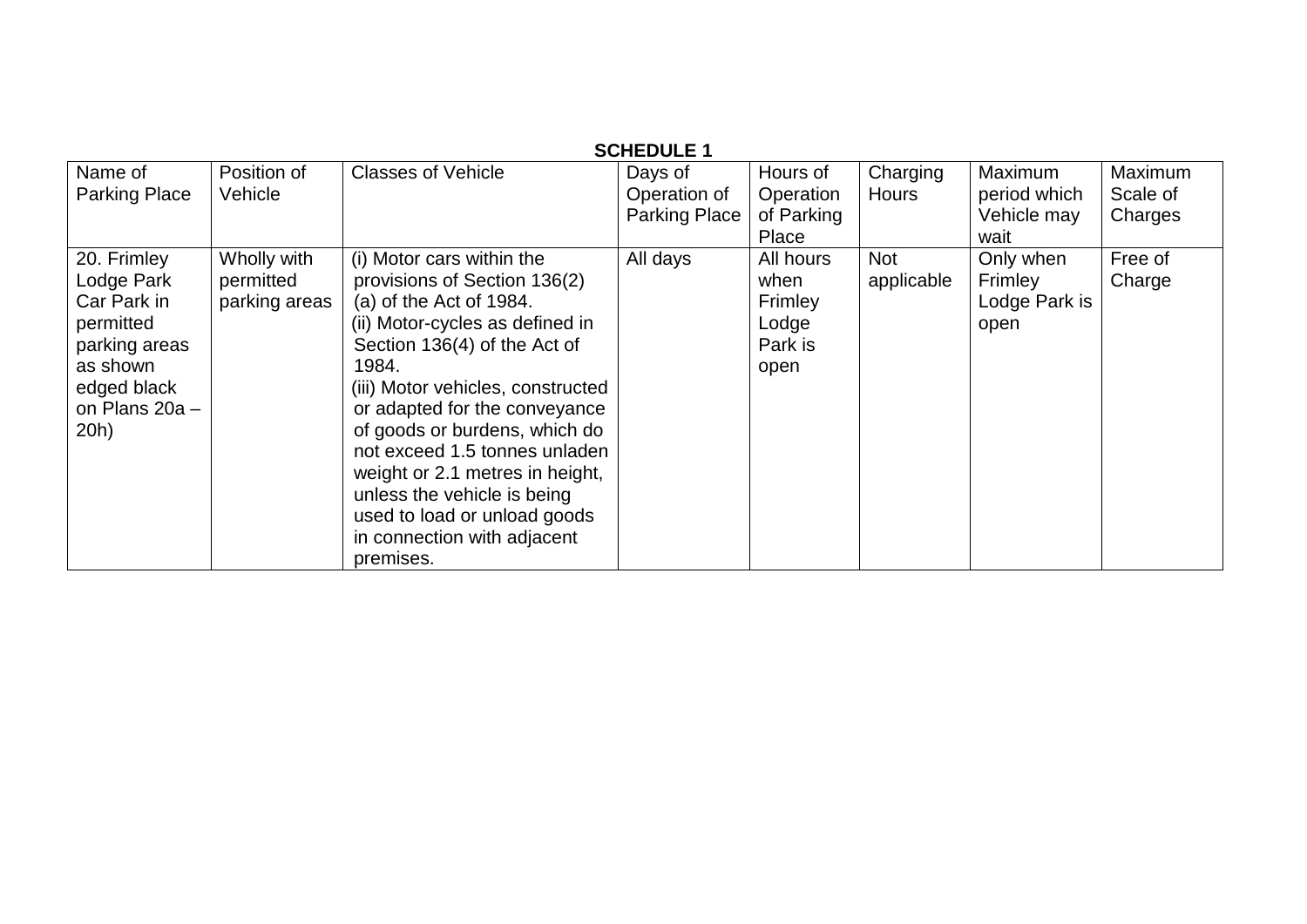### FLP Permitted Parking Areas AREA A

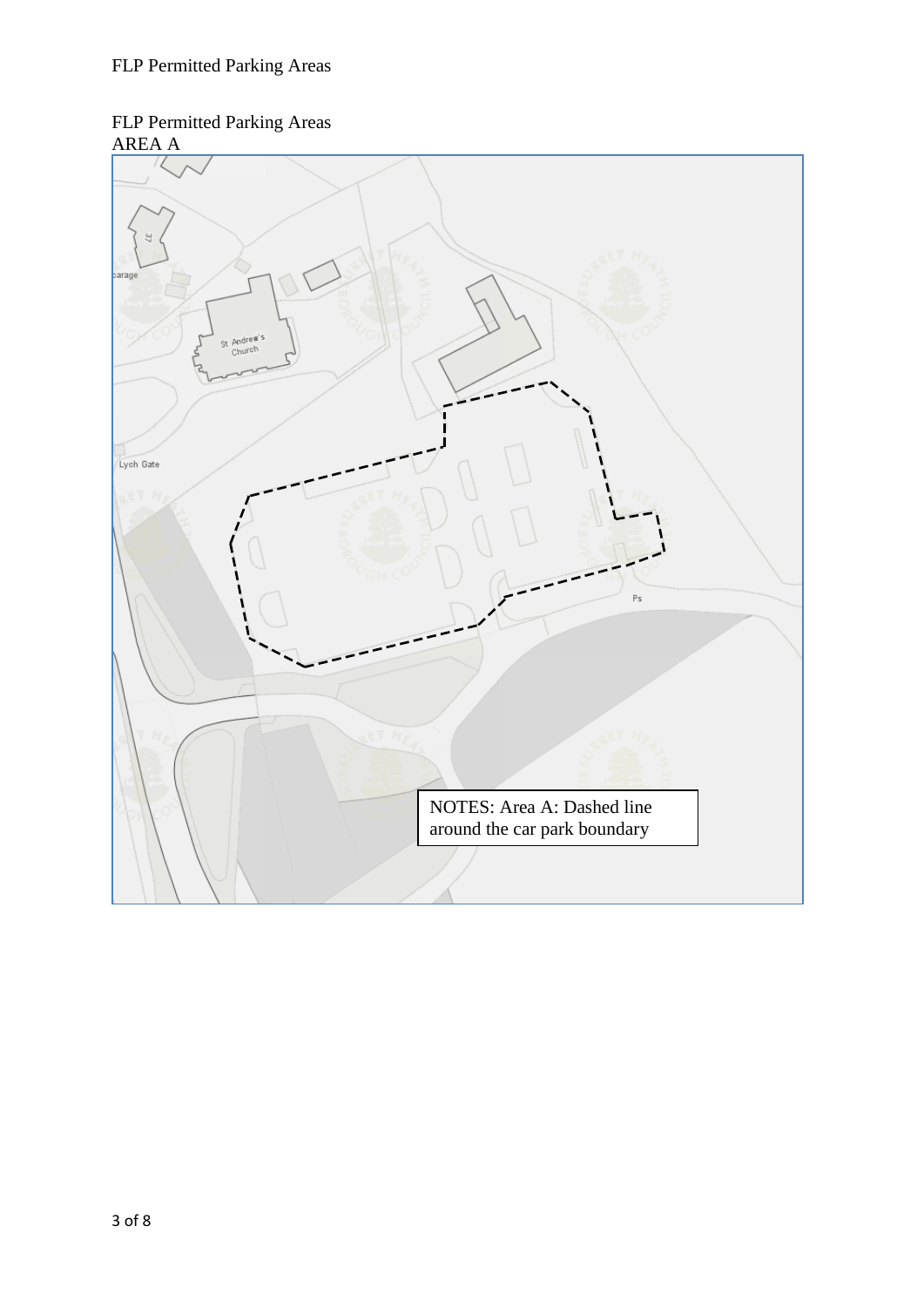

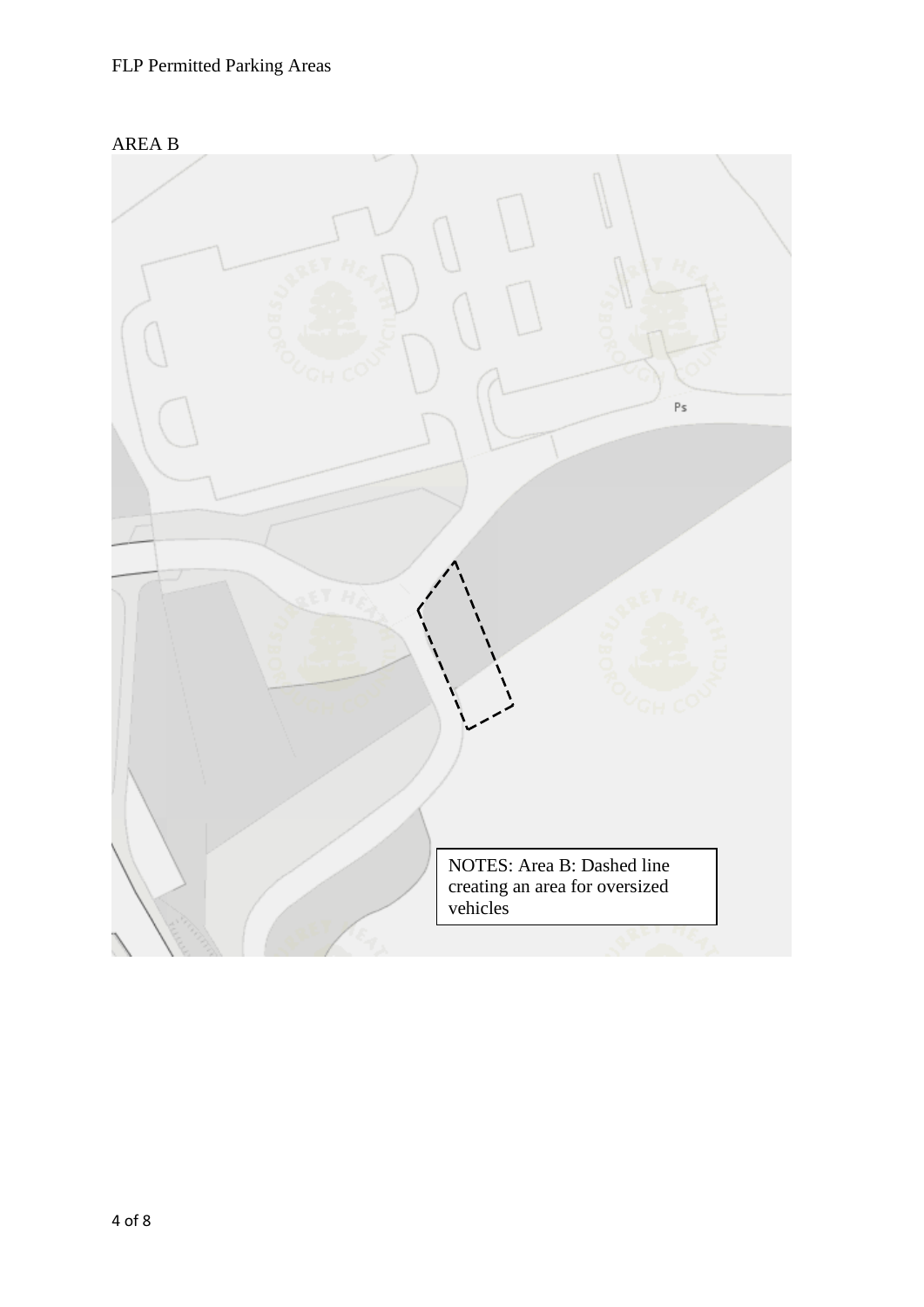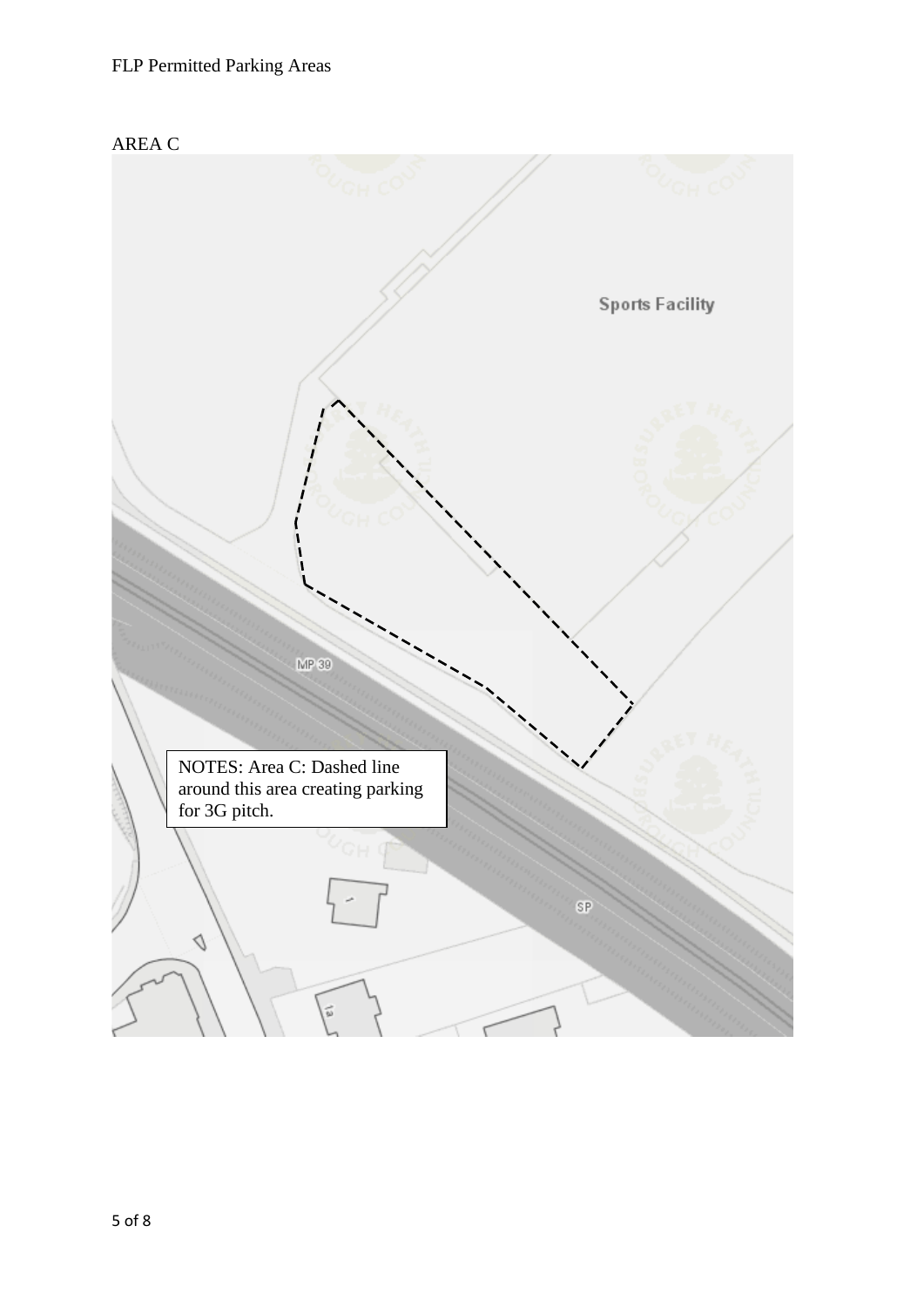

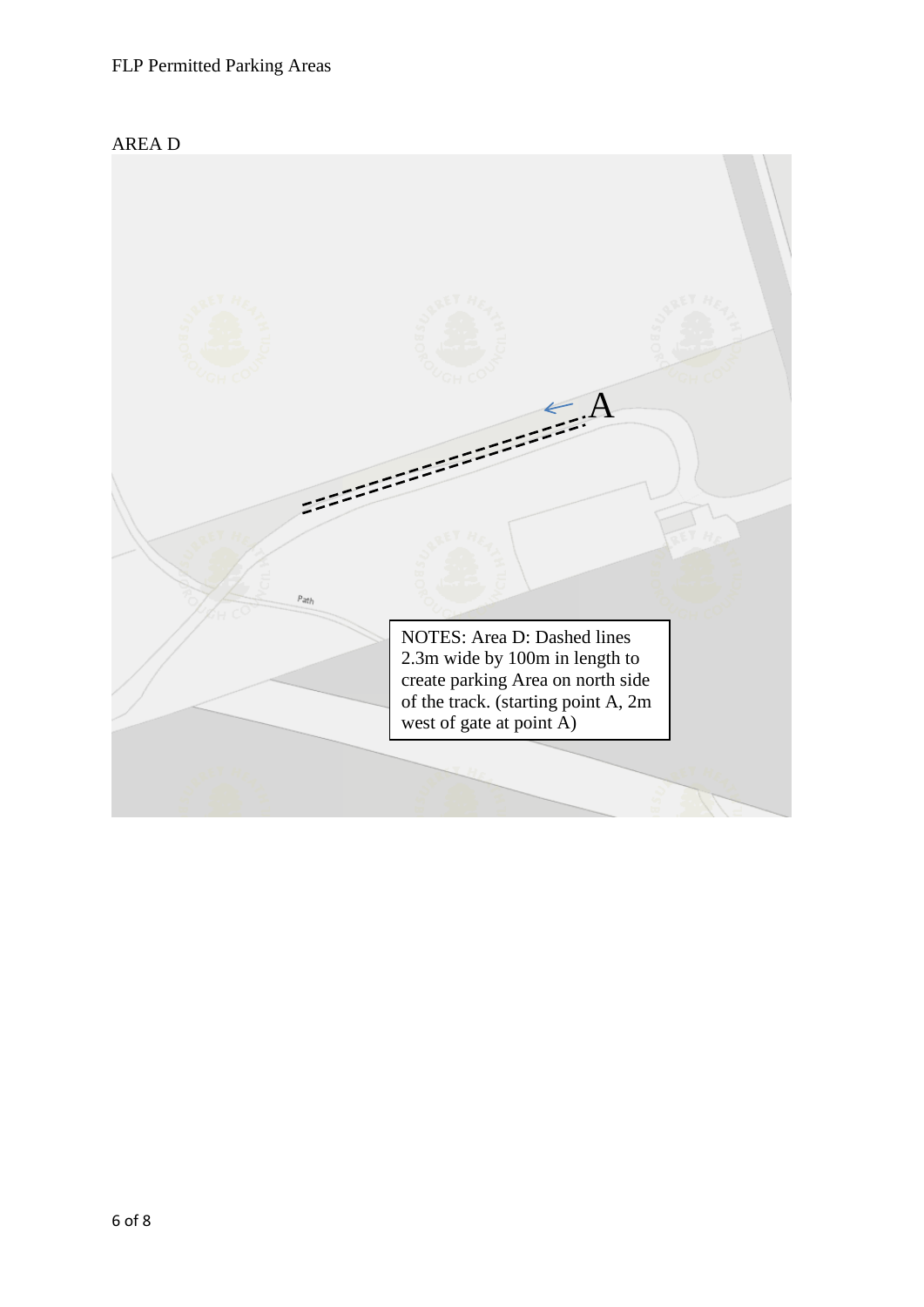

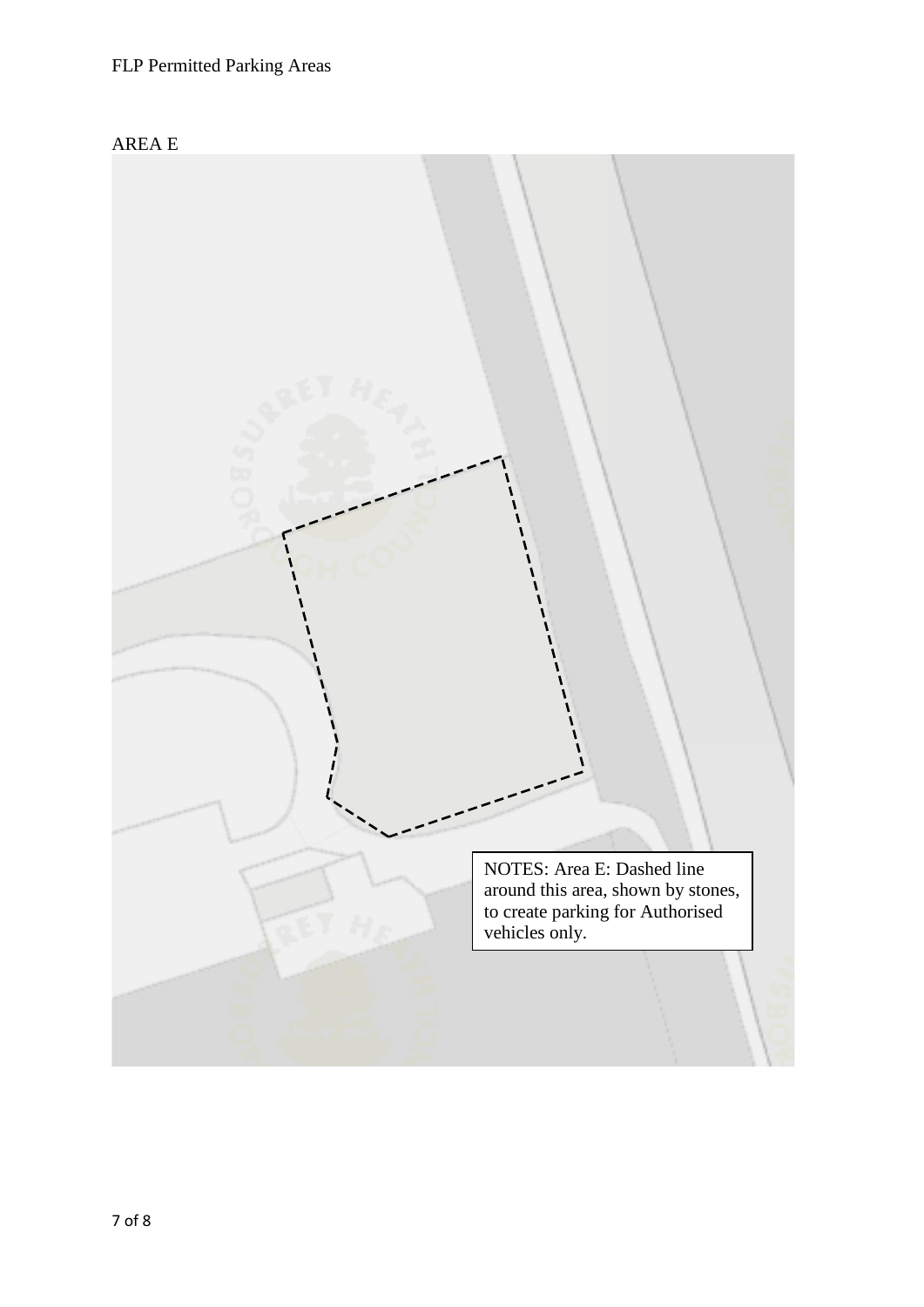

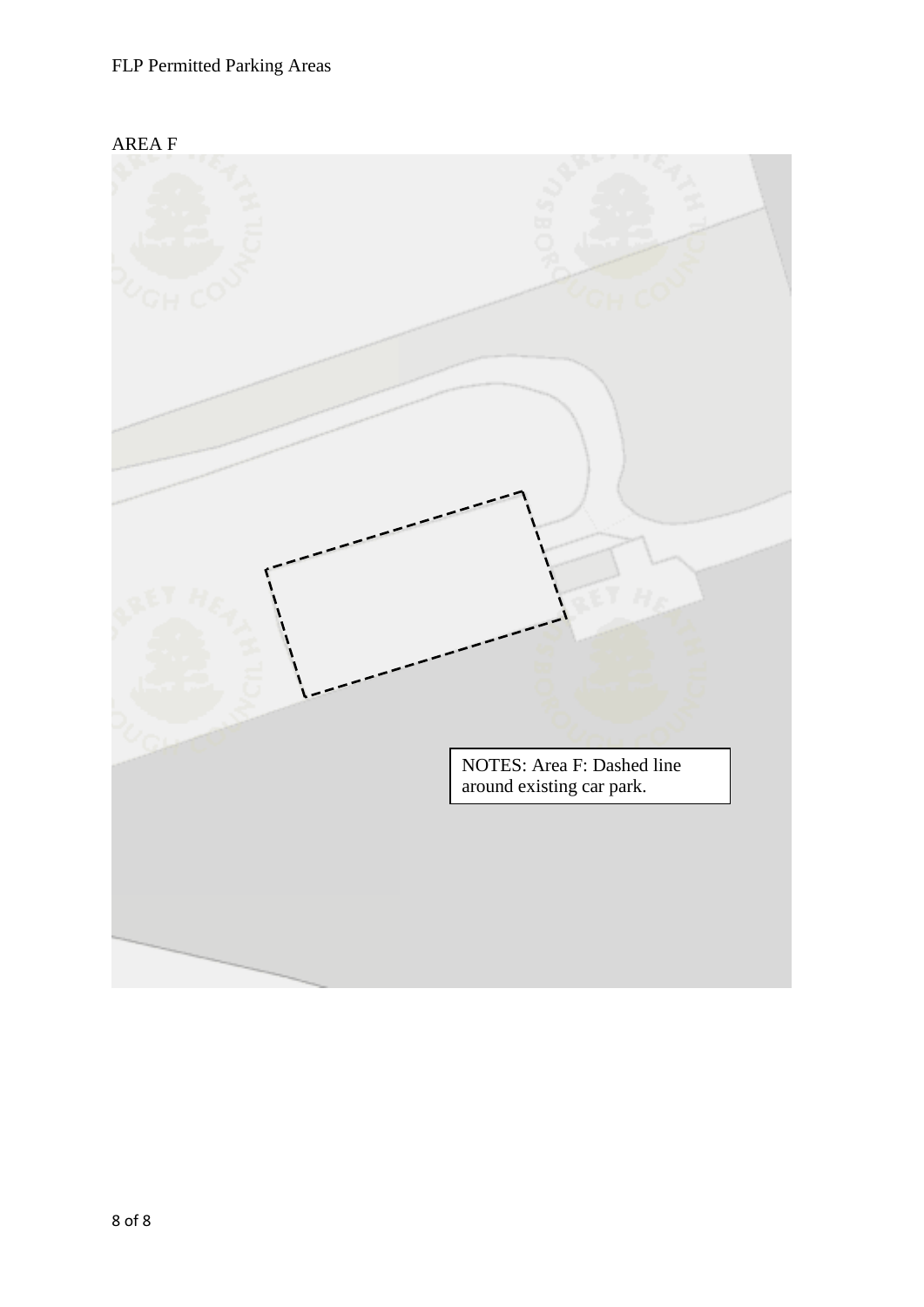